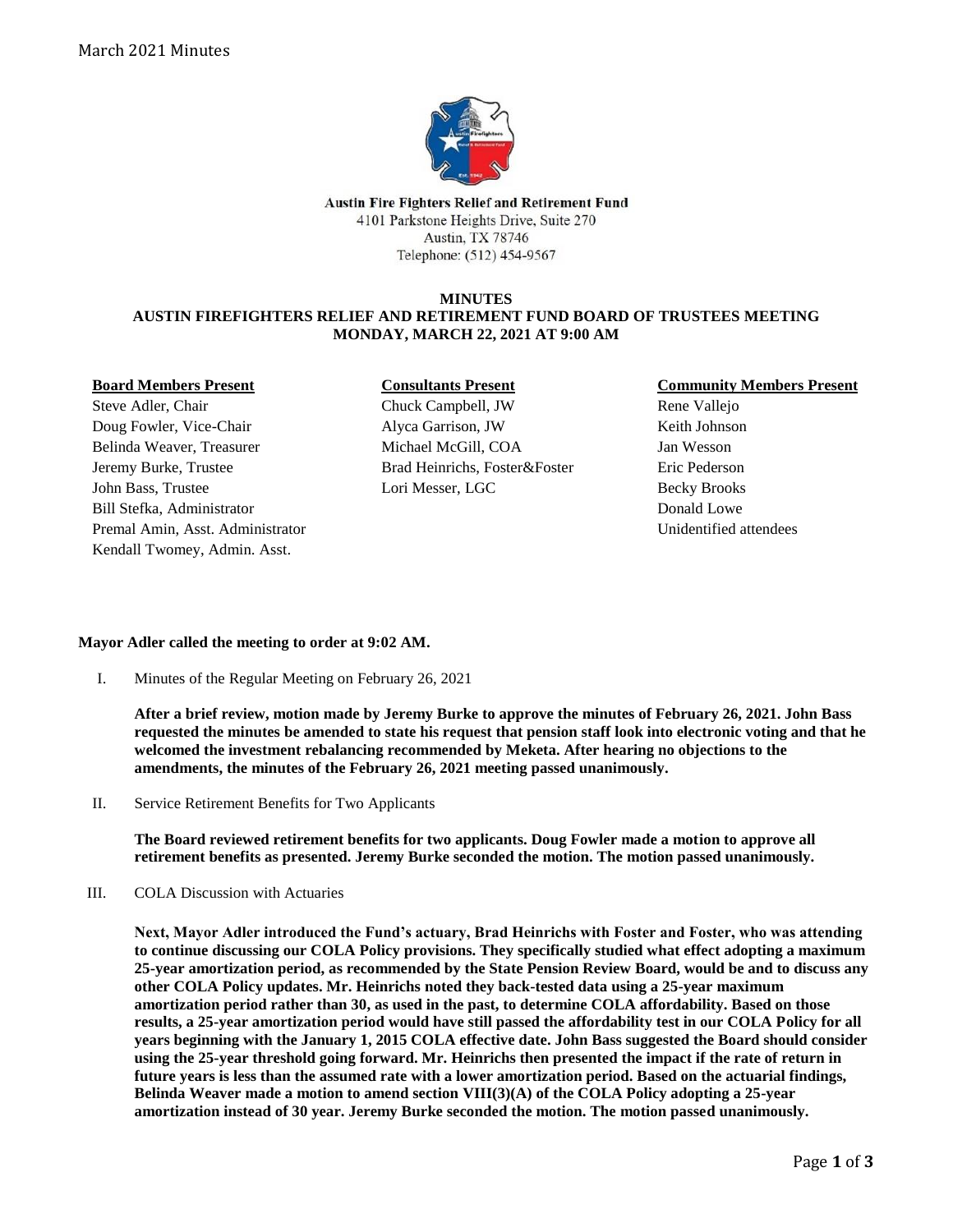### IV. Employee Compensation and Benefits Study Report

**Lori Messer with Logic Compensation Group, who conducted the employee compensation and benefits study, reviewed the study parameters and factors considered when identifying the comparator organizations. In the evaluation of all the data, Ms. Messer stated that it is important to analyze pay and benefits separately while also communicating the total compensation package. She noted being competitive in salary is important to attract qualified employees; and a competitive benefits package helps retain those employees. Ms. Messer presented the results of the survey beginning with the salary and pay components. The results show that AFRS lags in the salary base pay ranges, defined benefit plan, vacation leave program, and sick leave carryover. Additionally, AFRS lagged in a wellness program and employee assistance program but Ms. Messer noted that the wellness programs are typical for larger organizations. The survey found that AFRS leads in mandatory defined contribution plan and health/dental/vision insurance premiums. Ms. Messer then presented the overall Employee Compensation (salary and benefits) results. AFRS is lagging the market median in salary base pay by 2.4%, but this is still considered highly competitive. From a total compensation perspective, including the mandatory defined contribution and health benefits components, the AFRS is leading the market median by 2.2%. Based on the results of the study, Ms. Messer recommended that AFRS adopt formal salary ranges, reevaluate vacation accruals/carryover and payout policy, reevaluate sick leave carryover while maintaining the current payout policy, adopt the proposed salary structure and corresponding ranges, allocate jobs into proposed salary structure, develop salary administration guidelines, and adopt the proposed job titles of Fund Administrator, Deputy Fund Administrator, and Benefits Specialist. It was also recommended that salary ranges should be adjusted annually to be competitive and reflective of cost of labor so the salary ranges stay up to date moving forward and a benefit survey be implemented every 3 to 5 years. The Board thanked Ms. Messer for her comprehensive report and insight. No action taken at this time.**

V. Texas Open Meetings Act (TOMA) Provisions

**Chuck Campbell reviewed the Texas Open Meetings Act and the requirements of an Open Meeting as it pertains to the Board. Mr. Campbell noted that due to the pandemic there have been some exceptions provided. Mr. Campbell presented other meeting requirements that are stated in the Fund's Statute and defined "walking quorums" and avoidance measures to prevent potential TOMA violations, specifically walking quorum communications. Bill Stefka shared some concerns made by members about receiving information from Board Members more frequently. Mr. Campbell reminded the Board that the Governance Policy referencing that communication comes from the Fund and not individual Board members, specifically the method and format of public communication. Mr. Campbell will present ideas to communicate with members in a more timely manner that do not violate Board policies. No motion was necessary.**

VI. Trustee Election Service Providers

**Bill Stefka presented an overview of election service providers that have been recommended by other retirement systems. Yes Elections, Intelliscan, True Ballot, and others who use various methods to conduct elections such as paper ballots, phone in ballots, and online. Mr. Stefka plans to revisit with other funds for more information. Doug Fowler requested the companies provide a quote for the Board to review. John Bass suggested the Board consider a company that allows multiple forms of voting in order to reach more members. Belinda Weaver suggested an RFP be developed and disbursed to potential election service providers. No action was taken at this time.**

VII. Pension Review Board Public Pension Plan Guide

**Jeremy Burke requested this item so the Board is aware of the report which includes recommendations that will be made to the State Legislature that could affect pension funds around the state. Bill Stefka added that the PRB website is a good resource for this and other pension information. No motion necessary.**

VIII. Financial Statements, Transaction, and Fund Expense Reports

**With no questions, comments, and no motion necessary, the Board moved to the next agenda item.**